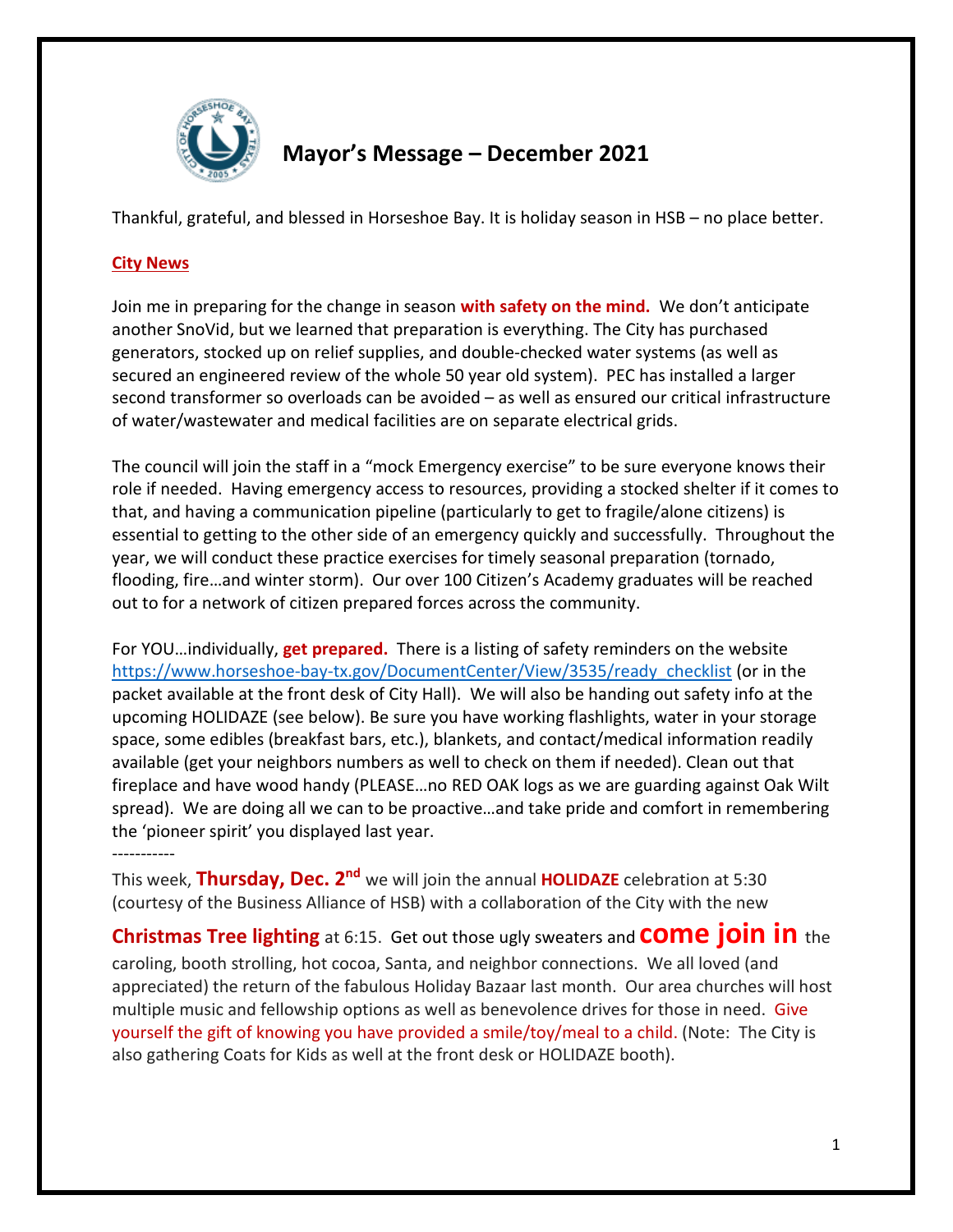THEN…mark your calendars for the **Grand Opening of the Nature Park** (on Golden Nugget) on December 20<sup>th</sup> at 4 pm. Take in a walk through native plantings and watch the sunset overlay this impressive effort by community donors and the committed work of the Board. What a point of pride for our City….with promises of new phases of development. The HSB POA and City Parks/Transportation committees will begin conversations to extend hiking paths from the Nature Park for those in HSB West and other trails in HSB Proper and South. -------------

With family in for the holidays, keep community care in mind. **Golf carts** are welcome on side streets and cart paths (drivers must be 16 or older or with adult). FM 2147 is NOT a path for carts (by State law), but you can cross from one side to the other at intersections. Make sure your cart is in good shape – and use safe driving protocols. Also…while celebrations will abound – **be aware of parking, noise, and late hour ordinances** out of respect for others. Our officers will be checking on VRBO areas for non-residents who may not know our guidelines. -------------

Please take any opportunity to **THANK Pct 1 Commissioner Jones and Judge Cunningham (as well as the other Commissioners)**. This past week they helped put the final piece of this near 3 year long puzzle of negotiations with funding for an Internet Artery in HSB West and Summitt. With Spectrum and Vyve (formerly Northland) finalizing their contracts to get hard fiber run, the resort entering into a five year committed payment for their portion with a wireless component on a Caprock tower, and City mapping their Phase I and II (and ultimate III) needs, **Llano County stepped up to allocate 25% of the American Rescue Funds** they received toward Rural Broadband in HSBay (one of the five categories where these funds can be spent). The remainder of the County funds will go to other county wide internet efforts, emergency management projects, and critical care hospital support. **Burnet County is similarly reviewing** plans for support the Burnet side of HSBay. Though we pay less than 1% of the property taxes for Burnet County (over 50% for Llano), Judge Oakley and our Commissioner Dockery recognize us as part of the 'County family' plans.

BUT….We don't expect to see any 'dirt turned' until after the beginning of the year….though at least we have the puzzle complete and a plan in motion now. Now the details of trenching down street right of ways (which, YES, will impact yards) has to be calendared out before actual connections to homes can occur. First step, get the main artery in place and added tower/s. ------

Speaking of 'plans in motion' – the hidden gem of HSB is no longer a secret. This month has seen **a half dozen large developers** (interested in our ETJ areas along our City borders) bring forward suggested plans. As a part of our 'managed growth' we are working closely to ensure any development mirrors the quality of build and desired image of our community. Keeping property values secure and managing any stress on our infrastructure/traffic flow are always at the forefront of discussions. We have already begun an "image corridor" (i.e. greenspace setbacks) for any development along Hwy 71. Impact fees for add-ons to our water supply and wastewater treatment will allow us to stay ahead of needs. We have identified areas where high density would not be able to be supported (and developers have adjusted), and are negotiating ways these new neighborhoods can contribute to the overall benefit of the City**.**